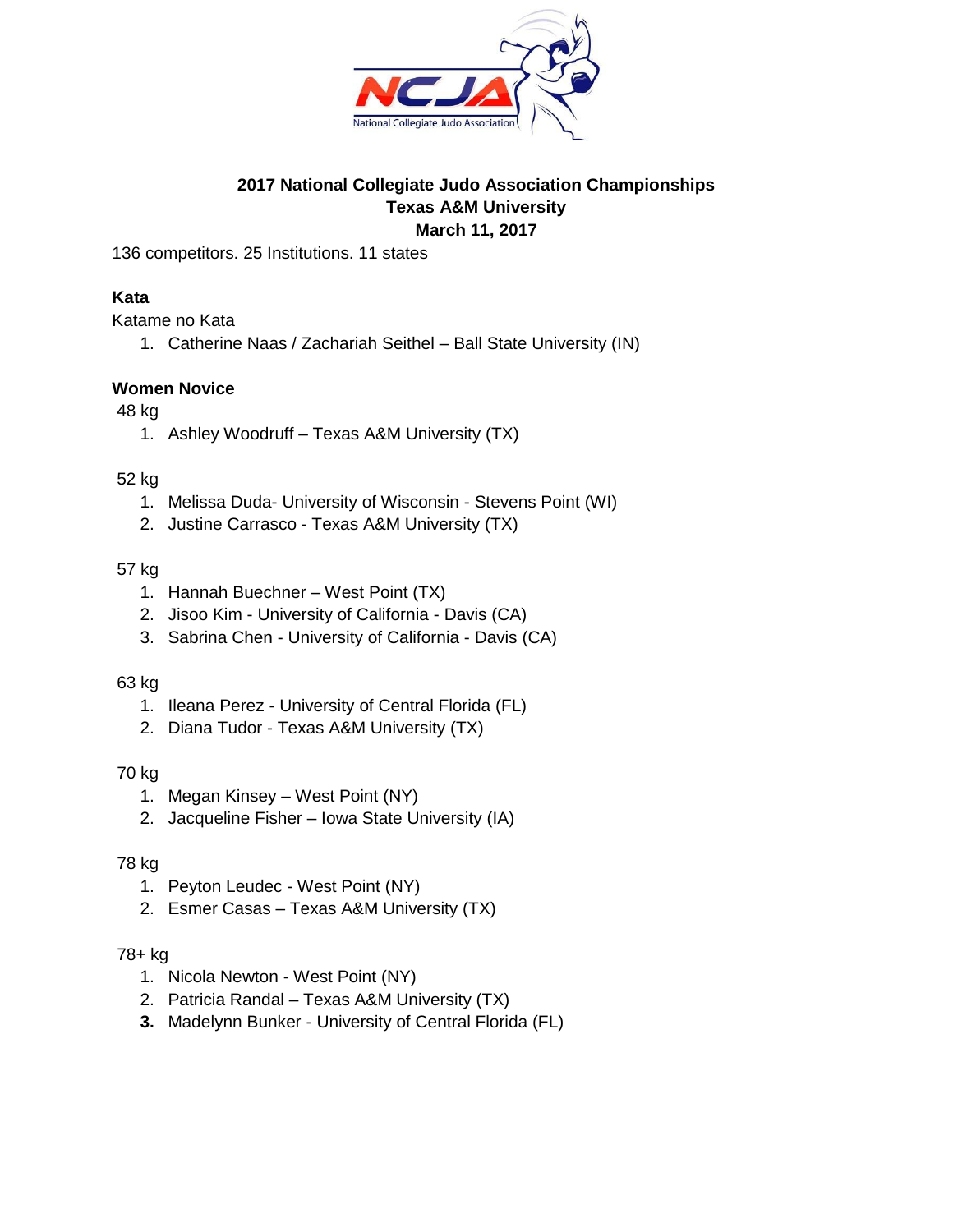

# **Men Novice**

## 60 kg

- 1. Ariunbold Mukhtur West Point (NY)
- 2. John Leece University of San Francisco (CA)
- 3. Timothy Le West Point (NY)

# 66 kg

- 1. Alex Ramos University of California Davis (CA)
- 2. Carter Hires Texas State University (TX)
- 3. Alex Campbell Iowa State University (IA)

# 73 kg

- 1. Matthew Kopra West Point (NY)
- 2. Owen Weisel West Point (NY)
- 3. Jay Wu Southern Methodist University (TX)

# 81 kg

- 1. Davit Gevorgyan Fresno State University
- 2. Zachary Towne West Point (NY)
- 3. Malcolm Boyd Iowa State University (IA)

## 90 kg

- 1. Aidan Baxter West Point (NY)
- 2. Stephen Romo Texas A&M University (TX)
- 3. Harrison Rooney West Point (NY)

## 100 kg

- 1. Chase Eckman West Point (NY)
- 2. Sheldon Dillman West Point (NY)
- 3. Jake Pare West Point (NY)

- 1. Brandon Masin Texas State University (TX)
- 2. Nico Wildeborer Texas A&M University (TX)
- 3. Zachary Seithel Ball State University (IN)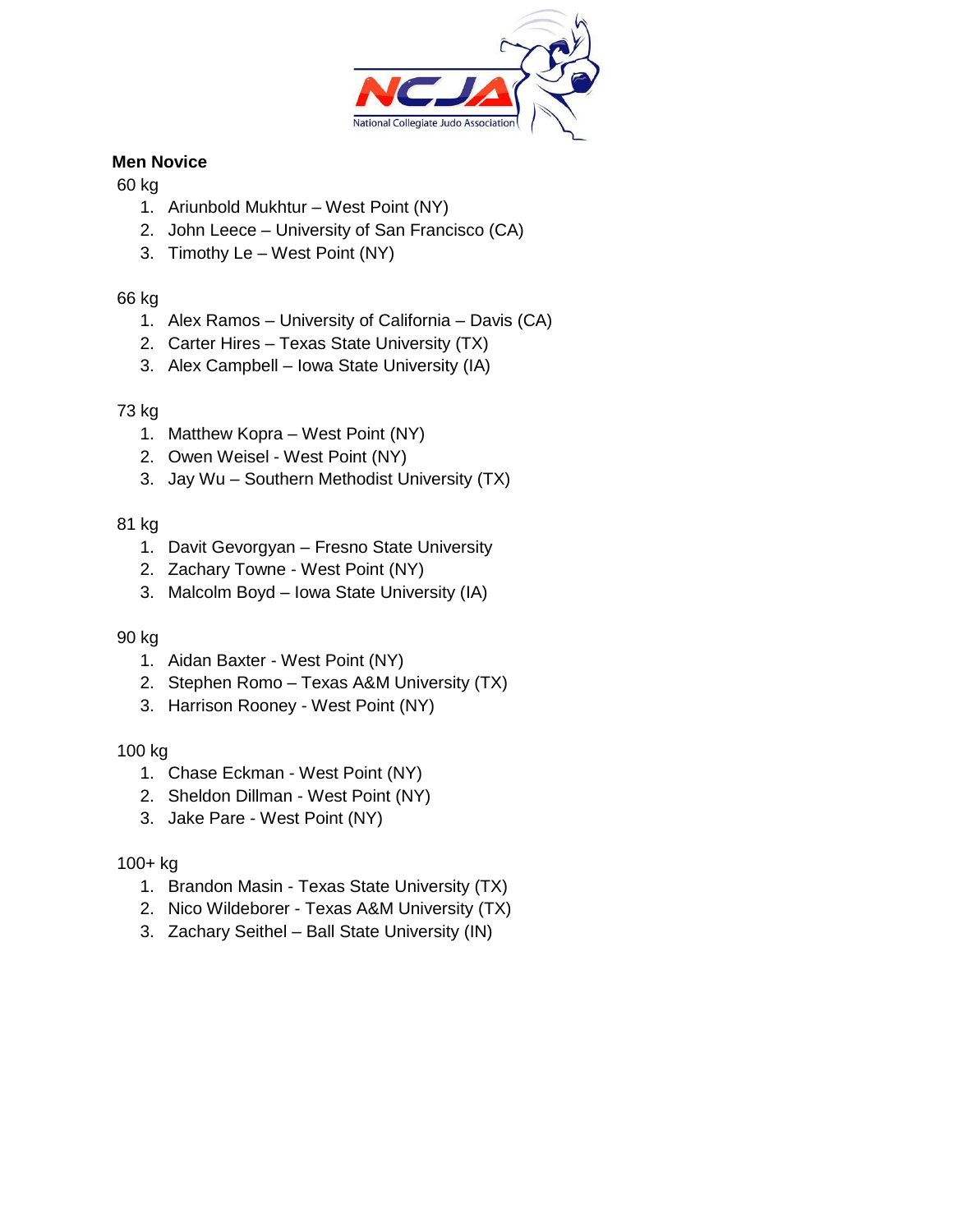

# **Women Elite**

## 48 kg

1. Destinee Nagtalon – San Jose State University (CA)

# 52 kg

- 1. Melissa Duda University of Wisconsin Stephens Point (WI)
- 2. Justine Carrasco Texas A&M University (TX)

# 57 kg

- 1. Skye Bruce Cal Poly (CA)
- 2. Regina Arias Texas A&M University (TX)
- 3. Madison Jackson Tarrant Country College (TX)

## 63 kg

- 1. Alisha Gales San Jose State University (CA)
- 2. Isadora Friedlander Sarah Lawrence College (NY)
- 3. Hannah Tsutsui California State Long Beach (CA)

## 70 kg

- 1. April Fehr San Jose State University (CA)
- 2. Megan Kinsey West Point (NY)

## 78 kg

- 1. Kendra Kehrli Iowa State University (IA)
- 2. Peyton Leduc West Point (NY)
- 3. Esmer Casas Texas A&M University (TX)

- 1. Madelynn Bunker University of Central Florida (FL)
- 2. Patricia Randal Texas A&M University (TX
- 3. Amelia Knuth Iowa State University (IA)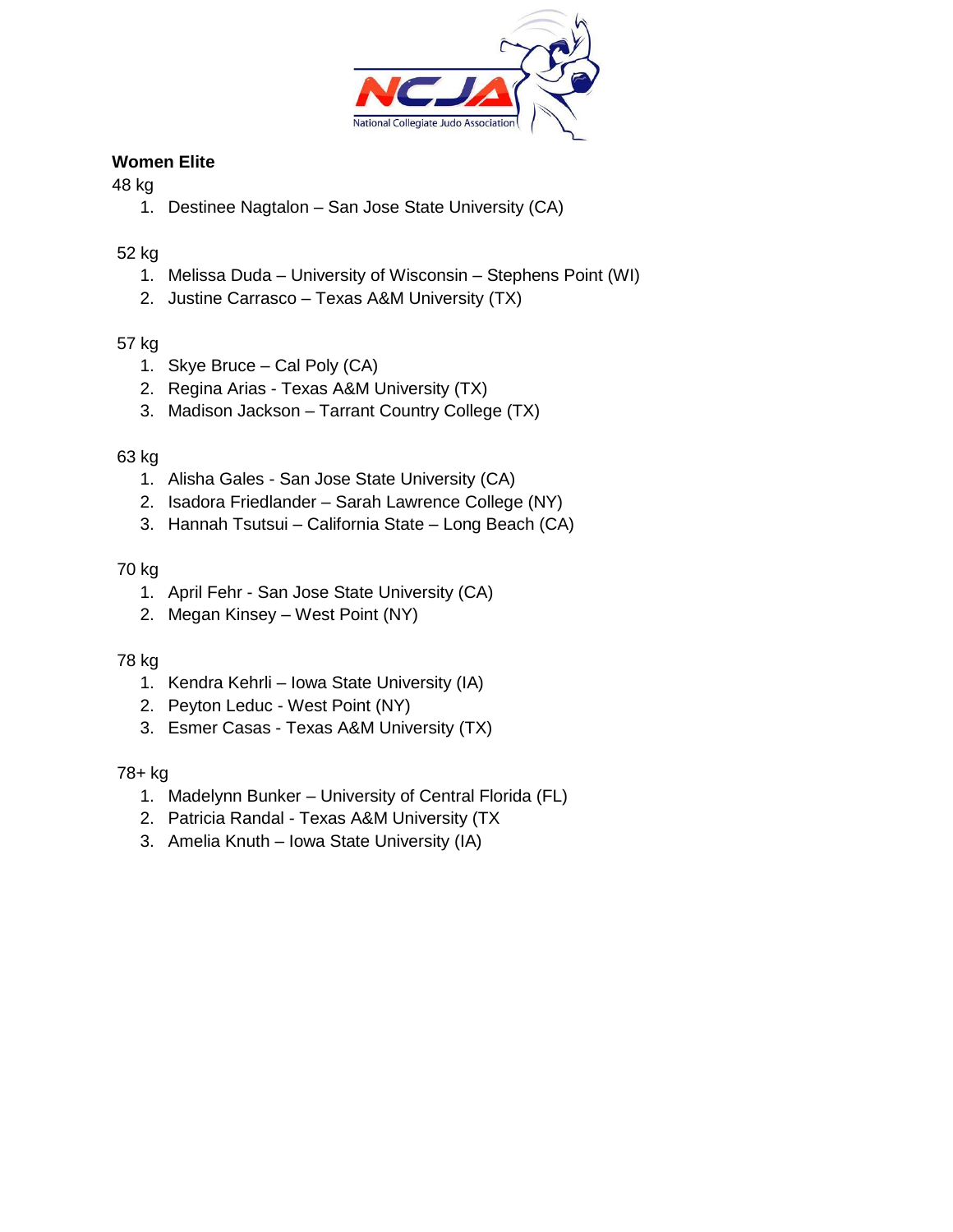

# **Men Elite**

# 60 kg

- 1. Anthony Brett Hawaii Tokai International (HI)
- 2. Colin Shepard West Point (NY)
- 3. Leo Cavazos Texas A&M University (TX)

# 66 kg

- 1. Micah Tateyama Hawaii Tokai International (HI)
- 2. Cooper Sciascia San Jose State University (CA)
- 3. Tyler Kim University of Pittsburgh (PA)

## 73 kg

- 1. Wiiliam Inserra San Jose State University (CA)
- 2. Erik Kirkegaard Texas A&M University (TX)
- 3. Arslan Jumayev Blinn College (TX)

# 81 kg

- 1. Harmik Aghakhani San Jose State University (CA)
- 2. Yili Dalladaku West Point (NY)
- 3. Nikolas Koenning University of St. Thomas (MN)

## 90 kg

- 1. John Santos West Point (NY)
- 2. Nelson Ting West Point (NY)
- 3. Ishmael McGinty West Point (NY)

## 100 kg

- 1. Mason Kumashiro West Point (NY)
- 2. Francisco Silverya San Jose State University (CA)
- 3. Kenneth Prell Iowa State University (IA)

- 1. LA Smith San Jose State University (CA)
- 2. Joshua Abraham Michigan State University (MI)
- 3. Brandon Masin Texas State University (TX)